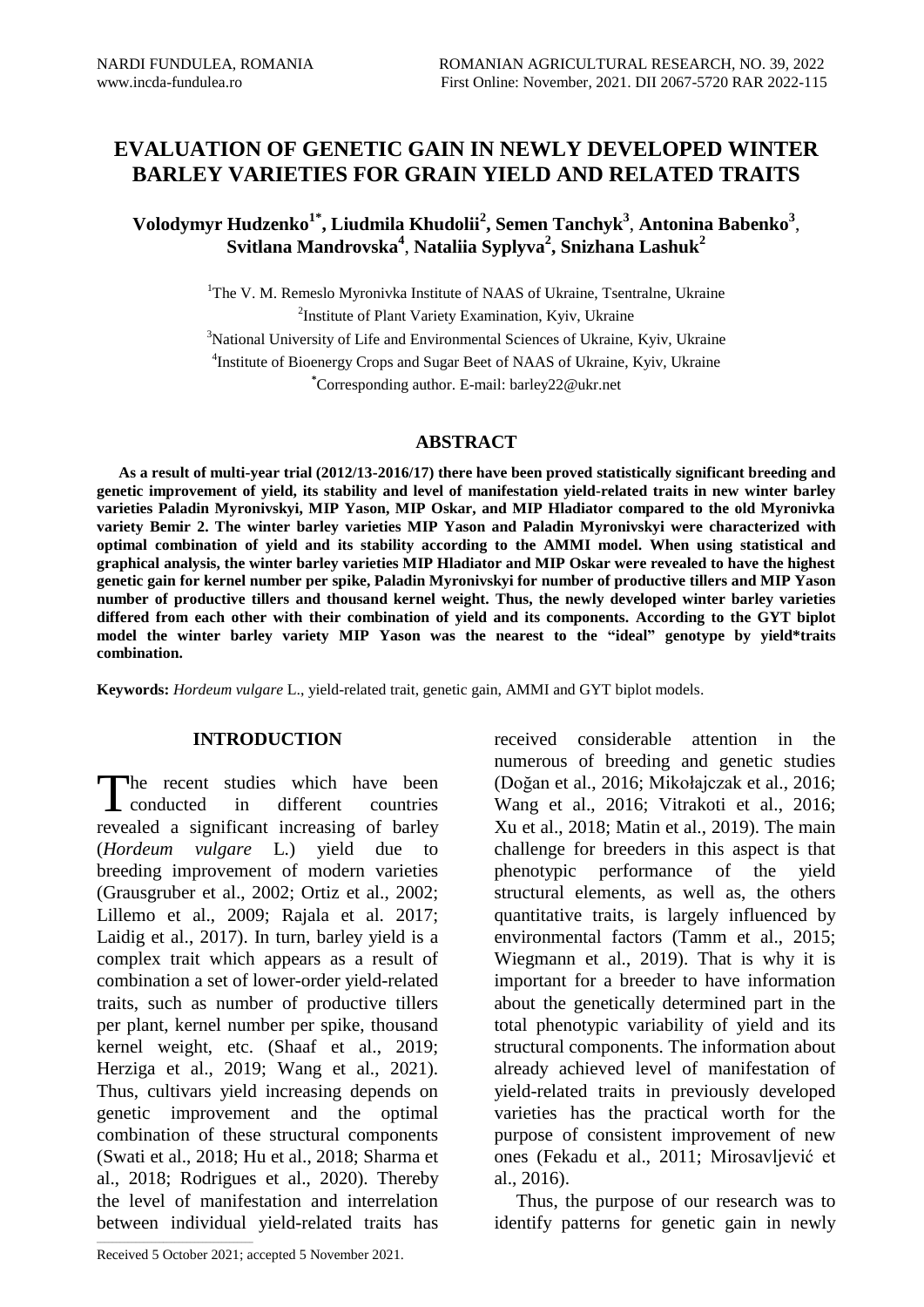developed Myronivka winter barley varieties in terms of yield and yield-related traits when using different statistical and graphical methods.

## **MATERIAL AND METHODS**

The study was conducted in 2012/13-2016/17 at the V.M. Remeslo Myronivka Institute of Wheat of NAAS of Ukraine. Natural zone is Ukrainian Forest-Steppe (latitude - 49°64', longitude - 31°08', altitude - 153 m). Soils are deep, little humus, slightly leached black. The soil was characterized by humus content of 3.8%, alkaline hydrolyzed nitrogen - 59 mg/kg,  $P_2O_5 - 221$  mg/kg,  $K_2O - 96$  mg/kg, and pH of 5.8.

Four newly developed winter barley varieties Paladin Myronivskyi, MIP Yason, MIP Oskar, and MIP Hladiator (registered in Ukraine during 2014-2017) were studied. These varieties were compared with the old one Myronivka variety Bemir 2 (released in 1987).

The contrasting weather conditions during 2012-2017 period made it possible to comprehensively explore the yield performance and level of manifestation its structural elements. In particular, the period of trial covered the dry 2012/13, more humid 2013/14, 2014/15, and 2015/16 (as a result in these years there were observed high level of lodging and wide spreading pathogens) and very unfavorable in winter, spring and summer periods 2016/17 (data not presented). The trial was laid out with complete randomized blocks in three replications. The individual plot size was  $10 \text{ m}^2$ .

In order to determine the achieved or expected breeding improvement for different traits are widely used different statistical parameters of phenotypic and genotypic variation, heritability coefficient, and genetic gain (Ahmadi et al., 2016; Hailu et al., 2016; Dinsa et al., 2018; Kumari et al., 2019; Katiyar al., 2020; Rasaily et al., 2020; Dyulgerov and Dyulgerova, 2020; Iannucci et al., 2021). Genetic gain was calculated for number of productive tillers, kernel number per spike, and thousand kernel weight.

Statistical analysis of genetic gain was performed using the breeding equation:  $\overline{\Delta}G = SD \times H^2$ , where  $\Delta G$  is genetic gain, *SD* is selection differential,  $H^2$  is heritability coefficient. The selection differential was calculated with the formula:  $SD = X_c - X_s$ , where  $X_c$  is the individual trait level of manifestation in new variety,  $X_\beta$  is the individual trait level of manifestation in the first Myronivka variety Bemir 2. The heritability coefficient was calculated with the formula:  $H^2 = \sigma_g / \sigma_{ph}$ , where  $\sigma_g$  is the genotypic variance, *σph* is the phenotypic variance.

For processing genotype by environment data from multi-environment or multi-year trials to interpret interaction between genotypes and environments (conditions of the years of the research) and genetic gain in terms of yield\*structural elements two biplot models [*AMMI* - additive main effects and multiplicative interaction (Mirosavljević et al., 2014; Abtew et al., 2015; Solonechnyi et al., 2018; Kendal et al., 2019; Verma et al., 2019; Bocianowski et al., 2019; Hudzenko et al., 2020) and *GYT* - genotype by yield\*trait (Yan and Frégeau-Reid, 2018; Yan et al., 2019)] were used.

Graphical analysis was performed using non-commercial software *GEA-R* version 4.1.

# **RESULTS AND DISCUSSION**

As a result of multi-year (2012/13-2016/17 growing seasons) trial we revealed that the winter barley varieties Paladin Myronivskyi, MIP Yason, MIP Hladiator, MIP Oskar had significantly higher yield performance  $(1.27-1.72 \text{ t} \text{ ha}^{-1})$  compared to the first Myronivka variety Bemir 2 (Table 1). At the same time, we found significant variation in yield of the studied varieties in different growing seasons.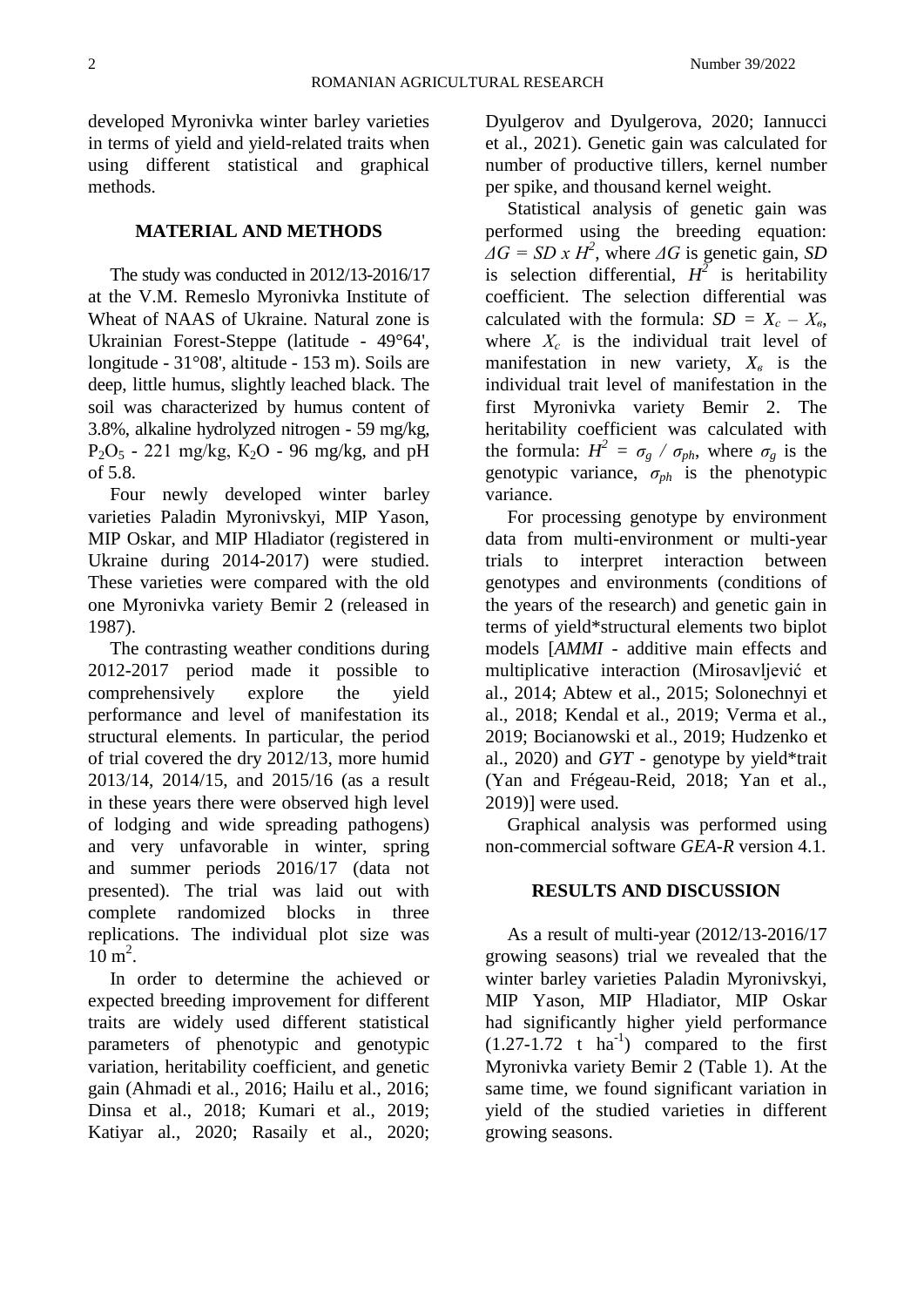|                   |                      | Years of trial, code |         |         |         |         |      |
|-------------------|----------------------|----------------------|---------|---------|---------|---------|------|
| Code              | Variety              | 2012/13              | 2013/14 | 2014/15 | 2015/16 | 2016/17 | Mean |
|                   |                      | E <sub>13</sub>      | E14     | E15     | E16     | E17     |      |
| G1                | Bemir 2              | 3.30                 | 3.57    | 5.44    | 4.70    | 2.73    | 3.95 |
| G2                | Paladin Myronivskyi  | 5.15                 | 5.20    | 6.96    | 6.52    | 3.77    | 5.52 |
| G <sub>3</sub>    | <b>MIP Yason</b>     | 5.21                 | 5.29    | 7.21    | 6.90    | 3.75    | 5.67 |
| G <sub>4</sub>    | <b>MIP Oscar</b>     | 5.41                 | 5.46    | 6.95    | 6.60    | 3.32    | 5.55 |
| G <sub>5</sub>    | <b>MIP</b> Hladiator | 5.22                 | 4.53    | 7.15    | 6.85    | 3.42    | 5.43 |
| LSD <sub>05</sub> |                      | 0.33                 | 0.35    | 0.39    | 0.33    | 0.21    | 0.32 |

*Table 1.* Grain yield of newly developed winter barley varieties compared to the old registered Myronivka variety Bemir 2,  $(t \, ha^{-1})$ 

The AMMI1 biplot contains the variation of the principal additive effects of genotypes and environments. This is shown in the horizontal axis (YLD), while the variation of multiplicative effects of the genotype by environment interaction is shown in the vertical axis (Factor 1) (Fig. 1). It is evident that the varieties formed the maximum productivity in 2014/15 and the minimum one in 2012/13. All newly developed varieties significantly predominated over the variety Bemir 2 (G1) both in yield and in its combination with stability. The varieties Paladin Myronivskyi (G2) and MIP Yason (G3) had higher stability compared to others.



*Figure 1.* The AMMI1 biplot distribution of winter barley varieties and growing seasons in coordinates: mean yield (YLD) vs. first principal component (Factor 1)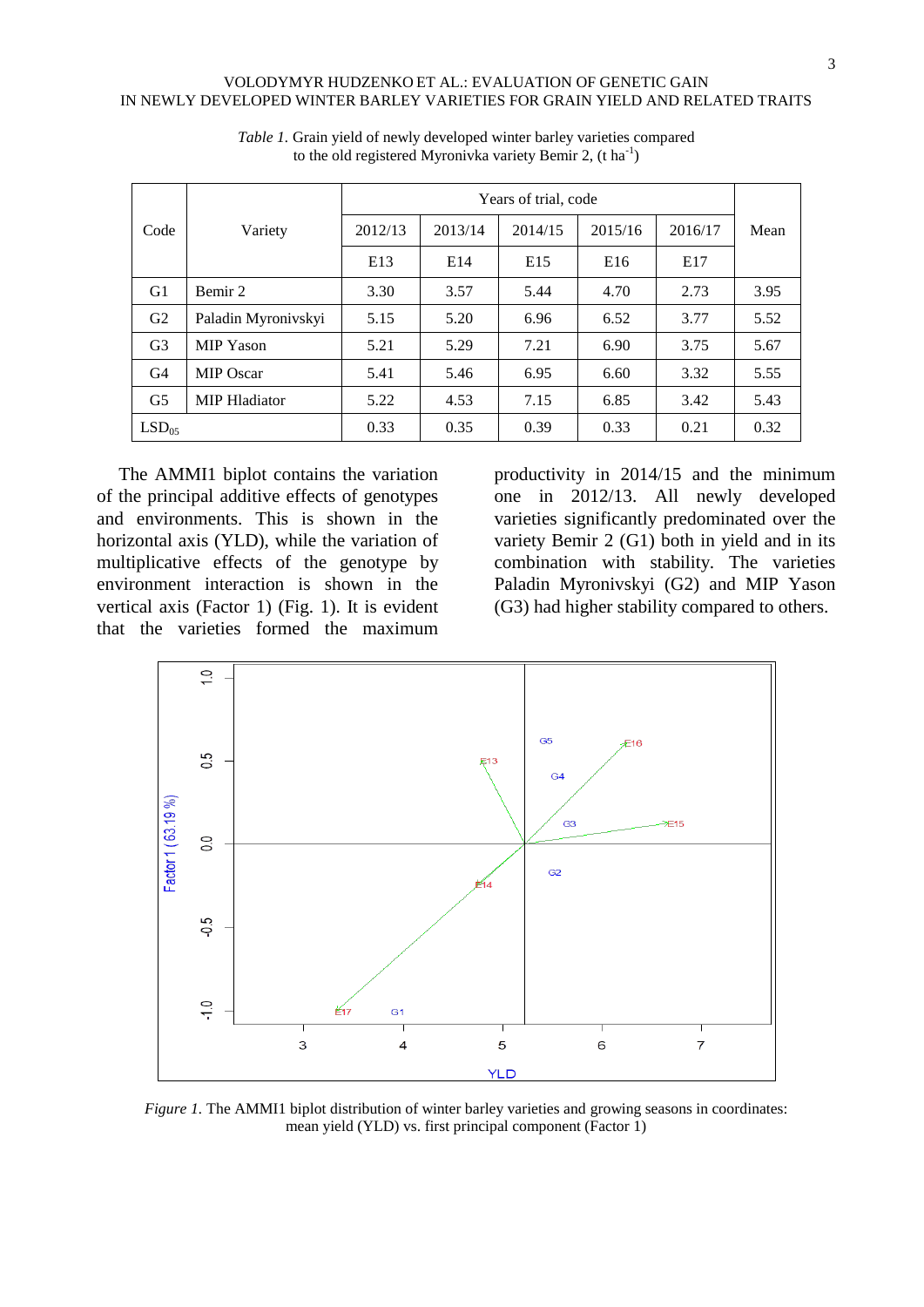This is also confirmed with the pattern of varieties scattering in the coordinates of two first principal components (Factor 1, Factor 2) AMMI2 biplot (Figure 2). It is noticeable that the variety MIP Hladiator (G5) had a stronger positive response to the conditions in 2014/15 and 2015/16, and the

variety MIP Oskar (G4) was characterized by better adaptation to the conditions in 2012/13 and 2013/14. More favorable for variety Bemir 2 (G1) there were conditions in 2016/17, when the yield difference between it and new varieties was the least in the years of the research.



*Figure 2.* The AMMI2 biplot distribution of winter barley varieties and growing seasons in coordinates of the first and second principal components

According to the results of the structural analysis, it was revealed that the winter barley varieties Paladin Myronivskyi, MIP Yason, MIP Oskar, and MIP Hladiator were significant superior to the variety Bemir 2 for the number of productive tillers in the most years (Table 2). As an exception, it should be noted the variety MIP Hladiator in 2013/14 and the variety MIP Oskar in 2014/15, when they had unreliable predominance over the variety Bemir 2. Across five years, we observed the highest value of number of

productive tillers in the variety MIP Yason (2.51 tillers/plant) as well as in the variety Paladin Myronivskyi (2.47 tillers/plant).

In our study the selection differential for number of productive tillers (NPT) varied from 0.50 tillers/plant (variety MIP Oskar) to 0.90 tillers/plant (variety MIP Yason). The heritability coefficient  $(H<sup>2</sup>)$  was 0.87. Thus, the genetic gain  $( \Delta G )$  for this trait varied from 0.44 tillers/plant in the variety MIP Oskar to 0.78 in the variety MIP Yason (Table 2).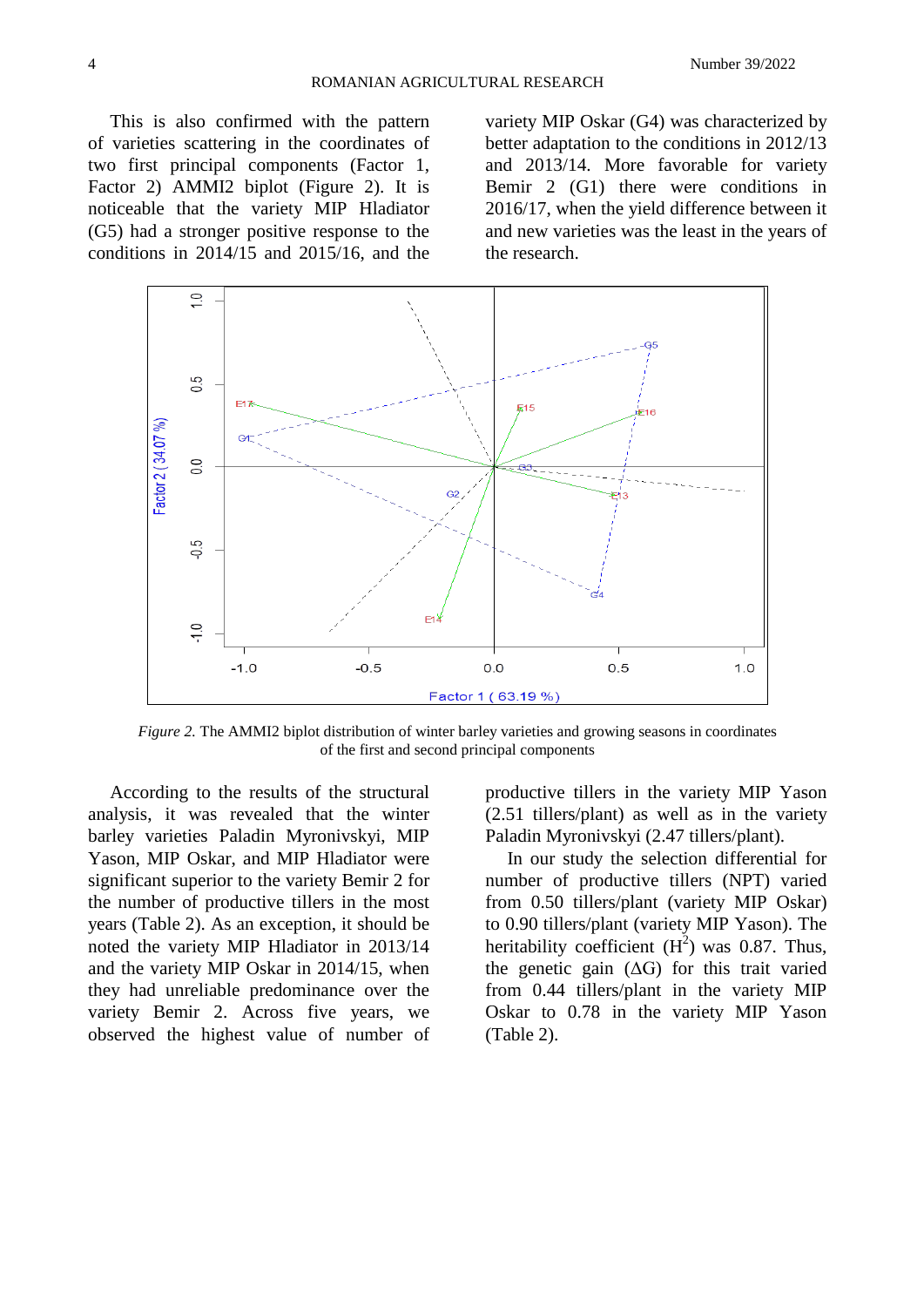| Code                                         | Years of trial, code |       |       |       |       |       | <b>Statistical indices</b> |                          |                          |
|----------------------------------------------|----------------------|-------|-------|-------|-------|-------|----------------------------|--------------------------|--------------------------|
|                                              | E13                  | E14   | E15   | E16   | E17   | Mean  | <b>SD</b>                  | H <sup>2</sup>           | $\Delta G$               |
| Number of productive tillers per plant (NPT) |                      |       |       |       |       |       |                            |                          |                          |
| G1                                           | 1.27                 | 1.58  | 2.35  | 1.80  | 1.03  | 1.61  |                            |                          |                          |
| G2                                           | 2.23                 | 2.58  | 3.08  | 2.97  | 1.48  | 2.47  | 0.86                       |                          | 0.75                     |
| G <sub>3</sub>                               | 2.25                 | 2.53  | 3.18  | 3.13  | 1.44  | 2.51  | 0.90                       | 0.87                     | 0.78                     |
| G <sub>4</sub>                               | 2.03                 | 2.12  | 2.63  | 2.65  | 1.12  | 2.11  | 0.50                       |                          | 0.44                     |
| G <sub>5</sub>                               | 2.05                 | 1.83  | 2.80  | 2.83  | 1.23  | 2.15  | 0.54                       |                          | 0.47                     |
| LSD <sub>05</sub>                            | 0.23                 | 0.28  | 0.31  | 0.23  | 0.13  | 0.24  |                            | $\overline{\phantom{a}}$ |                          |
| Kernel number per spike (KPS)                |                      |       |       |       |       |       |                            |                          |                          |
| G1                                           | 40.92                | 41.70 | 43.47 | 45.20 | 41.13 | 42.48 | $\overline{\phantom{a}}$   |                          | $\overline{\phantom{m}}$ |
| G <sub>2</sub>                               | 46.20                | 50.17 | 50.00 | 50.90 | 45.57 | 48.57 | 6.08                       |                          | 5.35                     |
| G <sub>3</sub>                               | 46.60                | 50.23 | 50.77 | 51.87 | 46.13 | 49.12 | 6.64                       | 0.88                     | 5.84                     |
| G4                                           | 50.67                | 52.37 | 54.00 | 55.47 | 50.97 | 52.69 | 10.21                      |                          | 8.98                     |
| G5                                           | 49.63                | 50.90 | 53.63 | 58.00 | 48.87 | 52.21 | 9.72                       |                          | 8.56                     |
| LSD <sub>05</sub>                            | 2.78                 | 3.03  | 2.94  | 2.37  | 2.50  | 2.72  |                            | $\overline{\phantom{a}}$ |                          |
| Thousand kernel weight (TKW)                 |                      |       |       |       |       |       |                            |                          |                          |
| G1                                           | 40.13                | 39.05 | 40.77 | 40.28 | 36.10 | 39.27 |                            |                          |                          |
| G2                                           | 41.15                | 41.03 | 42.90 | 42.17 | 40.30 | 41.51 | 2.24                       |                          | 2.20                     |
| G <sub>3</sub>                               | 42.17                | 41.23 | 43.12 | 43.88 | 42.03 | 42.49 | 3.22                       | 0.98                     | 3.16                     |
| G4                                           | 43.05                | 42.50 | 42.13 | 42.45 | 39.02 | 41.83 | 2.56                       |                          | 2.51                     |
| G <sub>5</sub>                               | 41.48                | 41.22 | 43.18 | 42.23 | 39.07 | 41.44 | 2.17                       |                          | 2.13                     |
| LSD <sub>05</sub>                            | 0.28                 | 0.29  | 0.55  | 0.25  | 0.17  | 0.31  |                            |                          |                          |

*Table 2.* Phenotypic manifestation and genetic gain for yield-related traits in newly developed winter barley varieties

Notes: SD - selection differential,  $H^2$  - heritability coefficient,  $\Delta G$  - genetic gain.

All new varieties had the advantage over the variety Bemir 2 in kernel number per spike through all years of the trial. The maximal number of kernels per spike was noted in the varieties MIP Oskar (52.69 kernels) and MIP Hladiator (52.21 kernels). The selection differential for this trait varied from 6.08 to 10.21 kernels, and heritability coefficient was 0.88. The maximal genetic gain for this trait was observed in the varieties MIP Oskar ( $\Delta G = 8.98$  kernels) and MIP Hladiator ( $\Delta G = 8.56$  kernels) (Table 2).

The varieties Paladin Myronivskyi, MIP Yason, MIP Oskar, and MIP Hladiator significantly dominated over the Bemir 2 in thousand kernel weight. However, as comparing new varieties to each other, it should be noted that in different years the highest thousand kernel weight was noted in various ones. In particular, in 2012/13 and 2013/14, the variety MIP Oskar had the maximal 1000 kernel weight, in 2014/15 it was the variety MIP Hladiator, but in

2015/16 and 2016/17 the variety MIP Yason. An average for five years, the highest thousand kernel weight was noted in the variety MIP Yason (42.49 g). The breeding differential for the thousand kernel weight varied from 2.17 g in the variety MIP Hladiator to 3.22 g in the variety MIP Yason. This trait was characterized with the highest heritability coefficient (0.98). Thereby the genetic gain ranged from 2.13 g for the variety MIP Hladiator to 3.16 g for the variety MIP Yason (Tabel 2).

In general, in new winter barley varieties compared to the variety Bemir 2 there was detected statistically confirmed genetic gain for all studied traits. However, the varieties Paladin Myronivskyi and MIP Yason had a stronger genetic gain for number of productive tillers, and the varieties MIP Oskar and MIP Hladiator had for kernel number per spike. The most improved thousand kernel weight was noticed in the variety MIP Yason.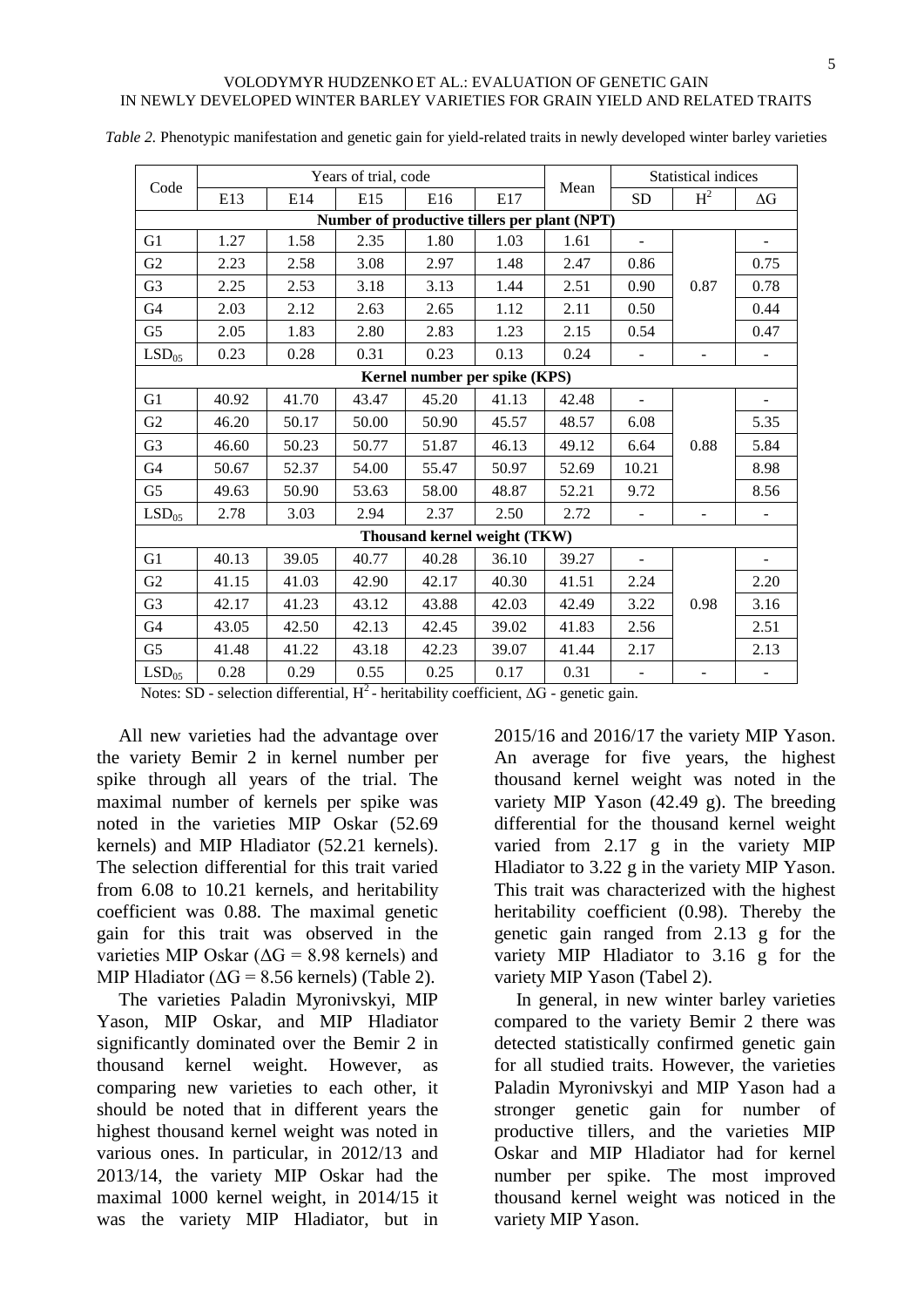As it was mentioned, yield is the main integral trait characterizing economic value of any commercial variety. Therefore, information about the combination of yield and other parameters is of significant practical importance. For genotypes selection based on yield and trait complex combination a novel approach was proposed (Yan and Frégeau-Reid, 2018; Yan et al., 2019). It consists in modifying the experimental data of trials with multiplying yield performance and other economically valuable traits. A several authors used this method to assess the genotypes on a complex of economically important traits (Mohammadi, 2019; Boureima and Yaou, 2019; Kendal, 2020; Faheem et al., 2021). In our study, we applied

this statistical and graphical model to estimate genetic gain in terms of yield\*structural elements combination. In the first stage genotype traits data were converted to GYT (genotype by yield\*trait) (Table 3). In this table the raw column is for yield by trait multiplication, the index column is for standardized GYT data. This is done by subtracting the mean and dividing the centered value by the standard deviation within the yield\*trait combination. Mean GYT index is calculated from these standardized yield\*traits data for each genotype. The highest Mean GYT index was in the variety MIP Yason (G3), the lowest its value was in the variety Bemir 2 (G1).

*Table 3.* Characteristics of winter barley varieties with genotypes by yield\*trait combination, 2012/13-2016/17

|                | Raw and index (standardized) value of genotype by yield*trait |         |         |         |         |         |                |  |
|----------------|---------------------------------------------------------------|---------|---------|---------|---------|---------|----------------|--|
| Code           | YLD NPT                                                       |         | YLD KPS |         | YLD TKW |         |                |  |
|                | raw                                                           | index   | raw     | index   | raw     | index   | Mean GYT index |  |
| G <sub>1</sub> | 0.06                                                          | $-1.66$ | 1.68    | $-1.76$ | 1.55    | $-1.76$ | $-1.73$        |  |
| G <sub>2</sub> | 0.14                                                          | 0.68    | 2.68    | 0.20    | 2.29    | 0.36    | 0.41           |  |
| G <sub>3</sub> | 0.14                                                          | 0.87    | 2.79    | 0.40    | 2.41    | 0.70    | 0.66           |  |
| G <sub>4</sub> | 0.12                                                          | 0.06    | 2.92    | 0.67    | 2.32    | 0.45    | 0.39           |  |
| G <sub>5</sub> | 0.12                                                          | 0.05    | 2.84    | 0.50    | 2.25    | 0.25    | 0.26           |  |
| Mean           | 0.12                                                          |         | 2.58    |         | 2.16    |         |                |  |
| $\sigma$       | 0.03                                                          |         | 0.51    |         | 0.35    |         |                |  |

Notes: σ - standard deviation, YLD\_NPT - yield\*number of productive tillers, YLD\_KPS - yield\*kernel per spike, YLD\_TKW - yield\*thousand kernel weight, Mean GYT index - superiority index

The GYT biplot (Figures 3, 4) graphically displays the standardized GYT data. The procedure for constructing a GYT biplot are the same as constructing the known GGE biplot (Yan and Tinker, 2006) except the term "environment" are replaced with "yield\*trait" combination (yield\*number of productive tillers (YLD\_NPT), yield\*kernels per spike (YLD\_KPS), yield\*thousand kernel weight (YLD TKW). The first two principal components (AXIS1, AXIS2) GYT biplot

explained 99.92% variation of the genotype for yield\*trait combination. GYT biplot "which-won-where" shows that yield\*trait combination and varieties distributed in two sectors (Figure 3). The first sector contained the combinations YLD\_NPT and YLD\_TKW, as well as the varieties MIP Yason (G3) and Paladin Myronivskyi (G2). Thus, these two varieties combined yield performance with higher level of manifestation for number of productive tillers and thousand kernel weight.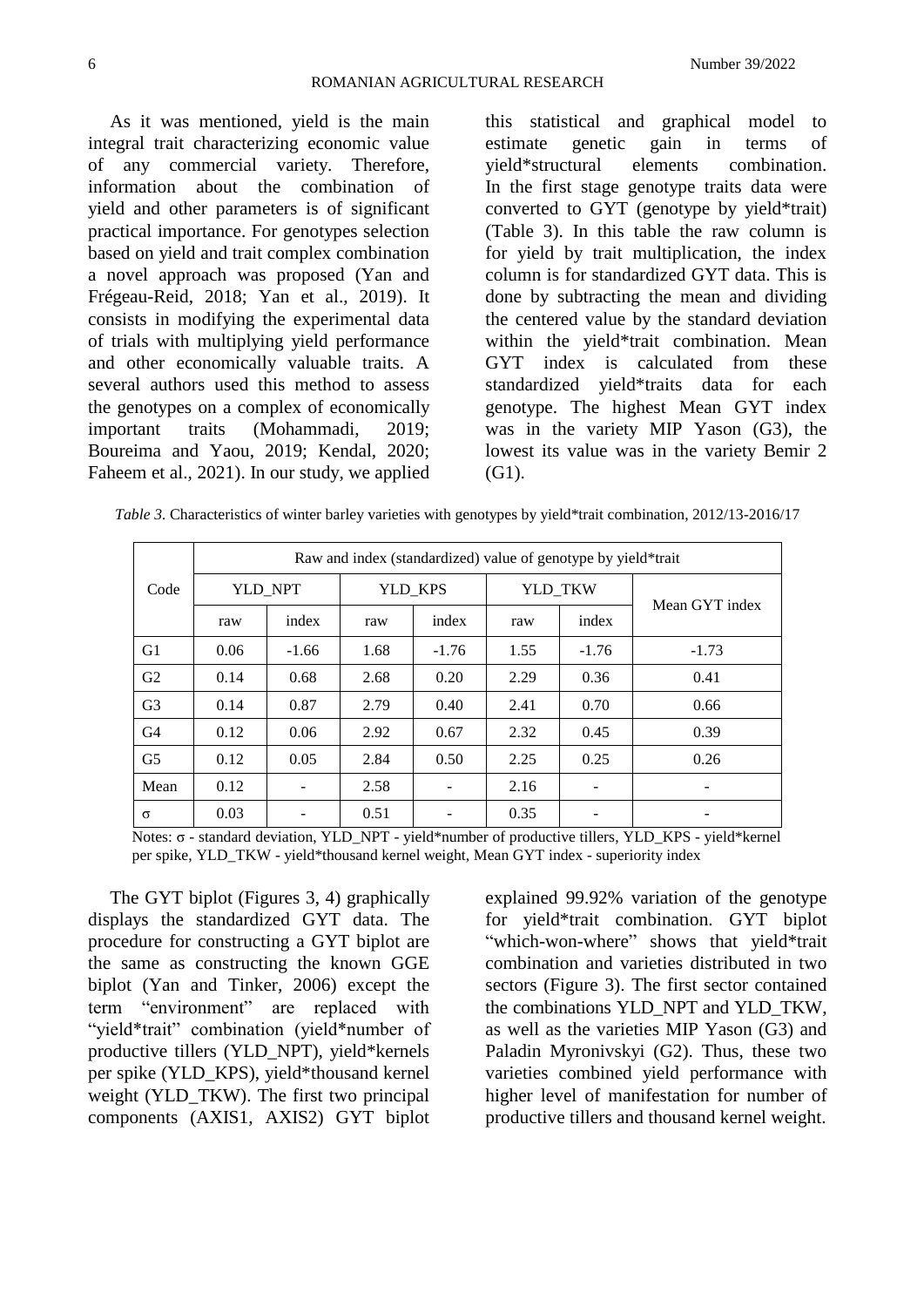

*Figure 3.* GYT biplot "which-won-where" polygon view, 2012/13-2016/17



*Figure 4.* GYT biplot ranking varieties respectively to the "ideal" genotype, 2012/13-2016/17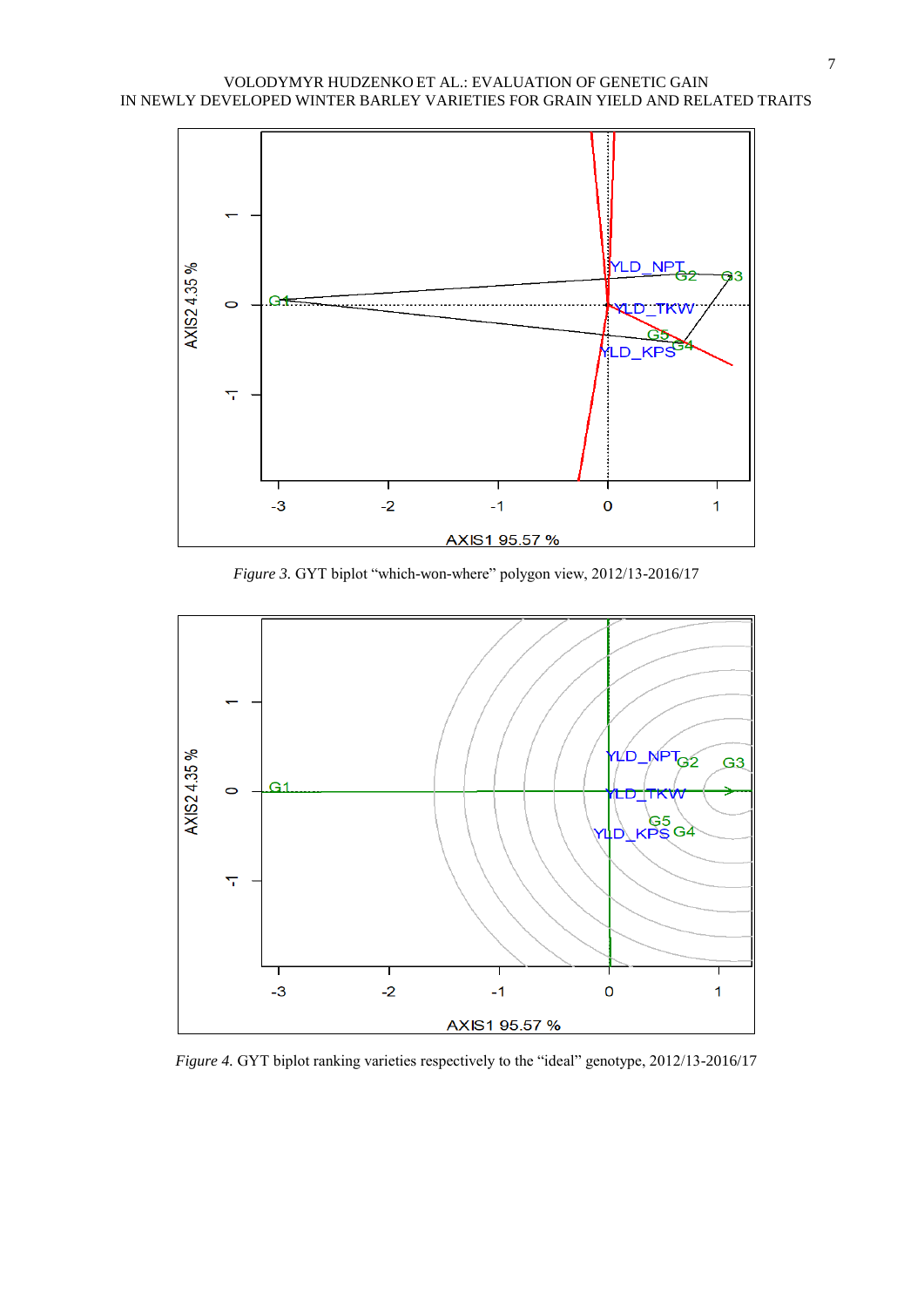The second sector contained YLD\_KPS and the varieties MIP Oskar (G4) and MIP Hladiator (G5). That is, these two varieties were characterized by combination of yield and kernels number per spike. The variety Bemir 2 (G1) is located in the sector with no yield\*trait combination. It indicates that this variety had poorer performance than new genotypes both in yield and in its combination with individual structural elements. GYT biplot genotypes ranking relative to the "ideal" is shown in Figure 4. It is noticeable that the new varieties (G2…G5) had significant advantage over the variety Bemir 2 (G1). The variety MIP Yason (G3) had the optimal combination of yield and its three main structural elements. The variety Paladin Myronivskyi (G2) was more displaced towards to yield\*number of productive tillers combination (YLD\_NPT). The varieties MIP Oskar (G4) and MIP Hladiator (G5) were located nearer to yield\*kernels per spike combination (YLD\_KPS). Thus, the GYT biplot confirms the above-stated patterns for breeding and genetic improvement revealed using statistical parameters for yield-related traits in the new winter barley varieties. In addition, it complements statistical indices with visual ability to analyze combination of yield and its structural elements.

# **CONCLUSIONS**

As a result, our study proved statistically significant breeding and genetic improvement for yield, its stability and level of manifestation yield-related traits in the new winter barley varieties Paladin Myronivskyi, MIP Yason, MIP Oskar, and MIP Hladiator compared to the old Myronivka variety Bemir 2. However, using statistical and graphical analysis we revealed that the winter barley varieties MIP Hladiator and MIP Oskar had the highest genetic gain for kernel number per spike, Paladin Myronivskyi for number of productive tillers, and MIP Yason for number of productive tillers and thousand kernel weight. According to GYT biplot model the winter barley variety MIP Yason was the nearest to the "ideal" genotype by yield\*traits combination. Thus, the newly developed winter barley varieties differed from each other with their combination of yield and its structural elements. The practical worth of the identified patterns is that the new varieties, due to the relatively different mechanisms of yield formation, will complement each other under unfavorable environmental conditions for the barley production.

#### **REFERENCES**

- Abtew, W.G., Lakew, B., Haussmann, B.I.G., Schmid, K.J., 2015. *Ethiopian barley landraces show higher yield stability and comparable yield to improved varieties in multi-environment field trials.* Journal of Plant Breeding and Crop Science*,* 7(8): 275-291.
- Ahmadi, J., Vaezi, B., Pour-Aboughadareh, A., 2016. *Analysis of variability, heritability, and interrelationships among grain yield and related characters in barley advanced lines.* Genetika*,* 48(1): 73-85.
- Bocianowski, J., Warzecha, T., Nowosad, K., Bathelt, R., 2019. *Genotype by environment interaction using AMMI model and estimation of additive and epistasis gene effects for 1000-kernel weight in spring barley (Hordeum vulgare L.)*. Journal of Applied Genetics*,* 60(2): 127-135.
- Boureima, S., and Yaou, A., 2019, G*enotype by yield\*trait combination biplot approach to evaluate sesame genotypes on multiple traits basis.* Turkish Journal of Field Crops, 24(2): 237-244.
- Dinsa, T., Mekbib, F., Letta, T., 2018. *Genetic variability, heritability and genetic advance of yield and yield related traits of food barley (Hordeum vulgare L.) genotypes in Mid Rift valley of Ethiopia.* Advances in Crop Science and Technology, 6(5): Article ID 1000401.
- Doğan, Y., Kendal, E., Oral, E., 2016. *Identifying of relationship between traits and grain yield in spring barley by GGE biplot analysis*. Agriculture and Forestry, 62(4): 239-252.
- Dyulgerov, N., and Dyulgerova, B., 2020. *Heritability and genetic advance of yield and yield related traits in winter feed barley varieties.* Trakia Journal of Sciences, 18(1): 40-46.
- Faheem, M., Laghari, Kh.A., Khalil-Ur-Rehman, M., Arain, S.M., Sial, M.A., 2021. *Selection of wheat ideotype based on multiple traits using genotype by yield-trait approach.* International Journal of Agriculture and Biology, 25(6): 1367-1374.
- Fekadu, W., Zeleke, H., Ayana, A., 2011. *Genetic improvement in grain yield potential and associated traits of food barley (Hordeum vulgare L.) in Ethiopia.* Ethiopian Journal of Applied Science and Technology, 2(2): 43-60.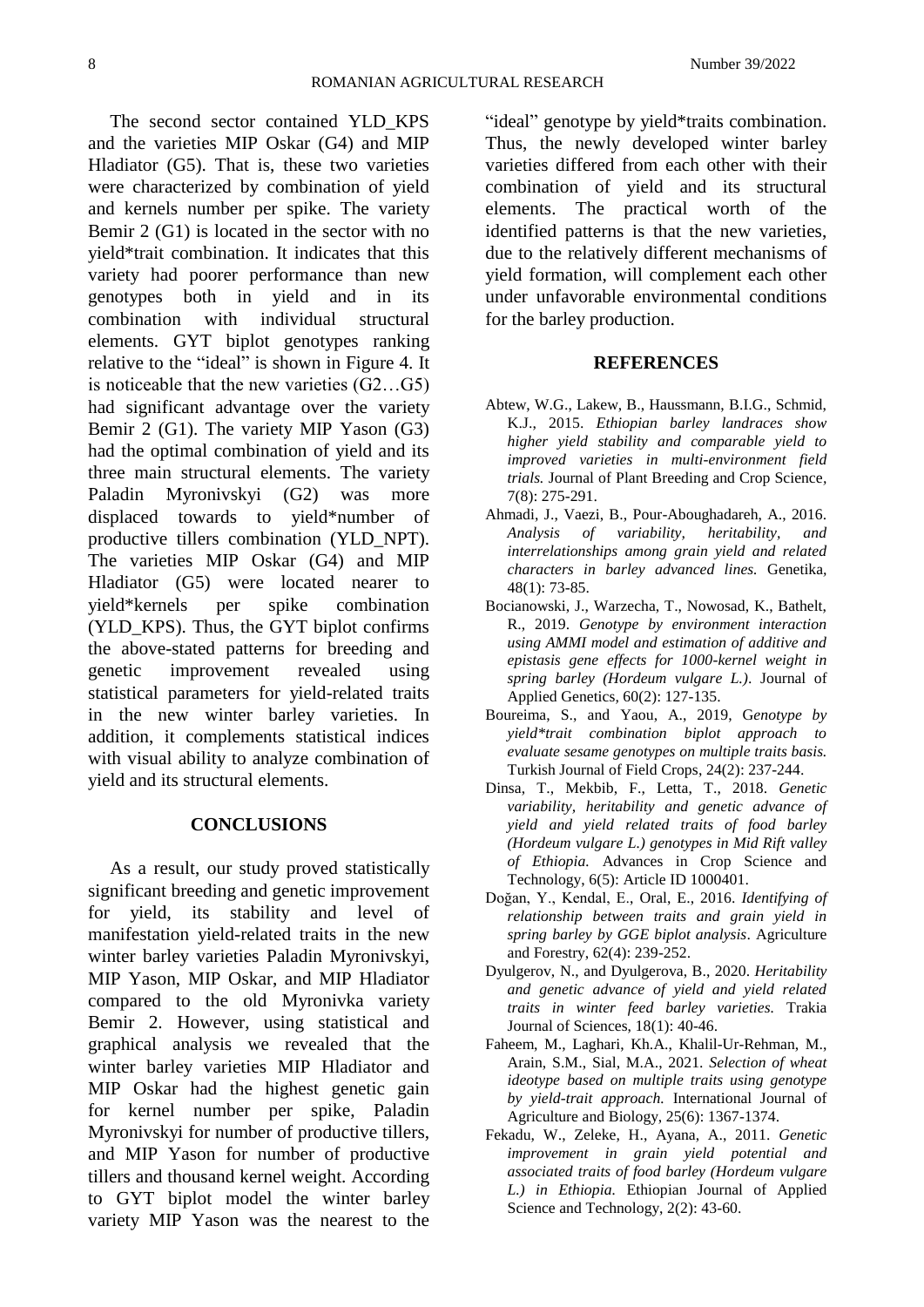- Grausgruber, H., Bointer, H., Tumpold, R., Ruckenbauer, P., Fishbeck, G., 2002. *Genetic improvement of agronomic and qualitative traits of spring barley.* Plant Breeding, 121(5): 411-416.
- Hailu, A., Alamerew, S., Nigussie, M., Assefa, E., 2016. *Genetic variability, heritability and genetic advance for yield and yield related traits in barley (Hordeum vulgare L.) germplasm.* Middle-East Journal of Scientific Research, 24(2): 450-458.
- Herziga, P., Backhausb, A., Seiffertb, U., von Wirenc, N., Pillena, K., Maurera, A., 2019. *Genetic dissection of grain elements predicted by hyperspectral imaging associated with yieldrelated traits in a wild barley NAM population.* Plant Science, 285: 151-164.
- Hudzenko, V., Polishchuk, T., Demydov, O., Sardak, M., Buniak, N., Ishchenko, V., 2020. *Identification of spring barley breeding lines with superior yield performance and stability.* Acta Universitatis Agriculturae et Silviculturae Mendelianae Brunensis, 68(6): 947-958.
- Hu, X., Zuo, J., Wang, J., Liu, L., Sun, G., Li, C., Ren, X., Sun, D., 2018. *Multi-locus genome-wide association studies for 14 main agronomic traits in barley.* Frontiers in Plant Science, 9: Article ID 683.
- Iannucci, A., Suriano, S., Codianni, P., 2021*. Genetic diversity for agronomic traits and phytochemical compounds in coloured naked barley lines*. Plants, 10: Article ID 1575.
- Katiyar, A., Sharma, A., Singh, S., Srivastava, A., Vishwakarma, S.R., 2020. *A study on genetic variability and heritability in barley (Hordeum vulgare L.)*. International Journal of Current Microbiology and Applied Sciences, 9(10): 243-247.
- Kendal, E., Karaman, M., Tekdal, S., Doğan, S., 2019. *Analysis of promising barley (Hordeum vulgare L.) lines performance by AMMI and GGE biplot in multiple traits and environment.* Applied Ecology and Environmental Research, 17(2): 5219-5233.
- Kendal, E., 2020 *Evaluation of some barley genotypes with genotype by yield\* trait (GYT) biplot method*. Agriculture and Forestry, 66(2): 137-150.
- Kumari, A., Vishwakarma, S.R., Verma, O.P., Yadav, H., 2019. *Assessment of nature and magnitude of genetic variability, heritability and genetic advance for yield component traits of barley*. International Journal of Genetics, 11(9): 646-649.
- Laidig, F., Piepho, H.-P., Rentel, D., Drobek, T., Meyer, U., 2017. *Breeding progress, genotypic and environmental variation and correlation of quality traits in malting barley in German official variety trials between 1983 and 2015.* Theoretical and Applied Genetics, 130(11): 2411-2429.
- Lillemo, M., Reitan, L., Bjørnstad, A., 2009. *Increasing impact of plant breeding on barley yields in central Norway from 1946 to 2008.* Plant Breeding, 129(5): 484-490.
- Matin, M.Q.I., Amiruzzaman, M., Billah, Md.M., Banu, M.B., Naher, N., Choudhury, D.A., 2019. *Genetic variability and path analysis studies in barley (Hordeum vulgare L.)*. International Journal of Applied Sciences and Biotechnology, 7(2): 243-247.
- Mikołajczak, K., Ogrodowicz, P., Gudyś, K., Krystkowiak, K., Sawikowska, A., Frohmberg, W., Górny, A., Kędziora, A., Jankowiak, J., Józefczyk, D., Karg, G., Andrusiak, J., Krajewski, P., Szarejko, I., Surma, M., Adamski, T., Guzy-Wróbelska, J., Kuczyńska A., 2016. *Quantitative trait loci for yield and yield-related traits in spring barley populations derived from crosses between European and Syrian cultivars.* PLoS ONE, 11(5): e0155938.
- Mirosavljević, M., Pržulj, N., Boćanski, J., Stanisavljević, D., Mitrović, B., 2014. *The application of AMMI model for barley cultivars evaluation in multi-year trials.* Genetika, 46: 445-454.
- Mirosavljević, M., Momčilović, V., Pržulj, N., Hristov, N., Aćin, V., Čanak, P., Denčić, S., 2016. *The variation of agronomic traits associated with breeding progress in winter barley cultivars.* Zemdirbyste-Agriculture*,* 103(3): 267-272.
- Mohammadi, R., 2019. *Genotype by yield\*trait biplot for genotype evaluation and trait profiles in durum wheat*. Cereal Research Communications, 47(3)**:**  541-551.
- Ortiz, R., Nurminiemi, M., Madsen, S., Rognli, O., Bjornstad, A., 2002. *Genetic gains in Nordic spring barley breeding over sixty years.* Euphytica, 126: 283-289.
- Rodrigues, O., Minella, E., Costenaro, E.R., 2020. *Genetic improvement of barley (Hordeum vulgare L.) in Brazil: yield increase and associated traits*. Agricultural Sciences, 11(4): 425-438.
- [Rajala,](https://www.cambridge.org/core/search?filters%5BauthorTerms%5D=A.%20RAJALA&eventCode=SE-AU) A., [Peltonen-Sainio,](https://www.cambridge.org/core/search?filters%5BauthorTerms%5D=P.%20PELTONEN-SAINIO&eventCode=SE-AU) P., Jalli, M., Jauhianen, L., Hannukkala, A., Tenhola-Roininen, T., Ramsay, L., Manninem, O., 2017. *One century of Nordic barley breeding: nitrogen use efficiency, agronomic traits and genetic diversity.* The Journal of Agricultural Science, 155(4): 582-598.
- Rasaily S., Yadav, B.P., Wagle, P., Nabina, B.K., 2020. *Study of heritability and genetic advancement of the iron content and other yield attributing trait in barley*. International Journal of Graduate Research and Review, 6(2): 43-46.
- Shaaf, S., Bretani, G., Biswas, A., Fontana, I.M., Rossini, L., 2019. *Genetics of barley tiller and leaf development.* Journal of Integrative Plant Biology, 61(3): 226-256.
- Sharma, R., Draicchio, F., Bull, H., Herzig, P., Maurer, A., Pillen, K., Thomas, W.T.B., Flavell, A.J., 2018. *Genome-wide association of yield traits in a nested association mapping population of barley reveals new gene diversity for future breeding.* Journal of Experimental Botany, 69(16): 3811-3822.